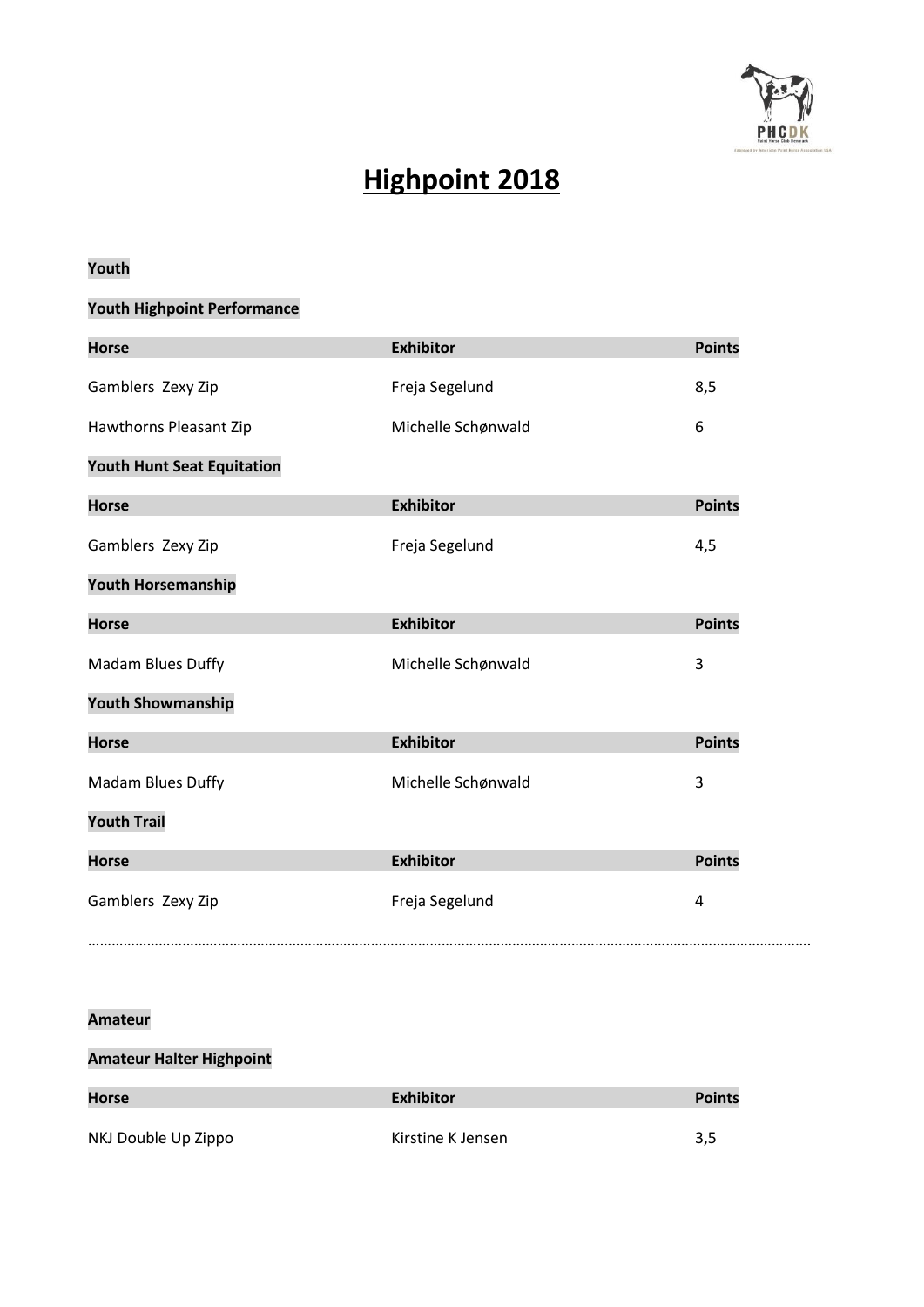

#### **Amateur Halter Gelding**

| <b>Horse</b>        | <b>Exhibitor</b>  | <b>Points</b> |
|---------------------|-------------------|---------------|
| NKJ Double Up Zippo | Kirstine K Jensen | 3.5           |
|                     |                   |               |

#### **Amateur SPB**

| <b>Amateur SPB Highpoint Performance</b> |                  |               |  |
|------------------------------------------|------------------|---------------|--|
| <b>Horse</b>                             | <b>Exhibitor</b> | <b>Points</b> |  |
| The Winner is                            | Sari Knudsen     | 3             |  |
| <b>Amateur SPB Hunter</b>                |                  |               |  |
| <b>Horse</b>                             | <b>Exhibitor</b> | <b>Points</b> |  |
| The Winner Is                            | Sari Knudsen     | 3             |  |
|                                          |                  |               |  |

# **Amateur Walk and Trot Highpoint Performance Tie**

| <b>Horse</b>                   | <b>Exhibitor</b>  | <b>Points</b> |
|--------------------------------|-------------------|---------------|
| LBS Katie Dun                  | Vibeke Schou      | 3             |
| What A Brilliant Son           | Bryan Gillenwater | 3             |
| <b>Amateur WT Horsemanship</b> |                   |               |
| <b>Horse</b>                   | <b>Exhibitor</b>  | <b>Points</b> |
| <b>LBS Katie Dun</b>           | Vibeke Schou      | 3             |
| <b>Amateur WT Pleasure</b>     |                   |               |
| <b>Horse</b>                   | exhibitor         | <b>Points</b> |
| What A Brilliant Son           | Bryan Gillenwater | 3             |
|                                |                   |               |